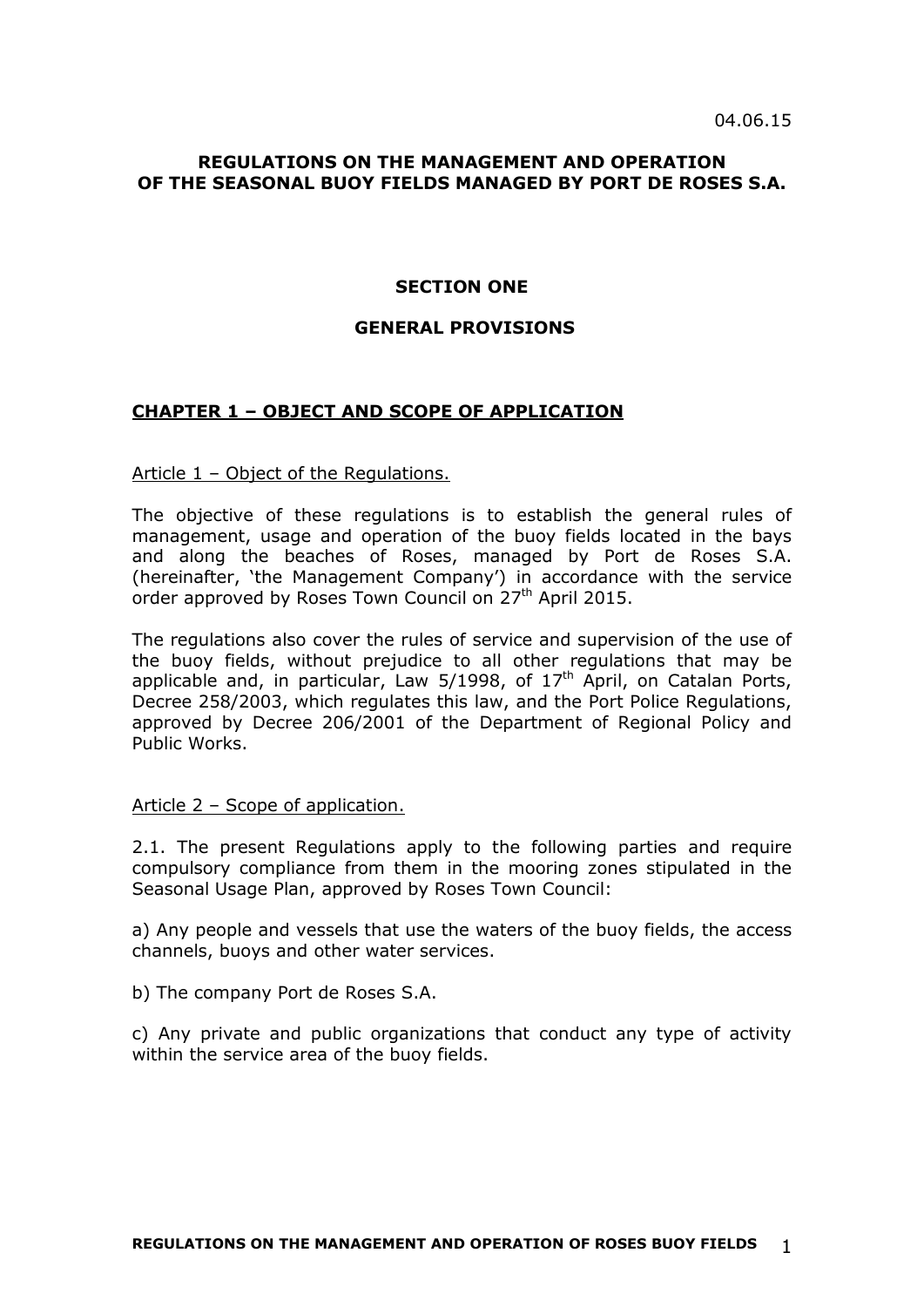# **CHAPTER 2 – PURPOSE AND ZONING OF THE BUOY FIELDS**

## Article 3 – Zoning

3.1. The service area of the Roses buoy fields managed by Port de Roses S.A. is the area defined in the Seasonal Usage Plan of the Public Marine and Land Areas of the municipal area of Roses, approved by Roses Town Council on 23<sup>rd</sup> January 2015, and includes the zones and areas indicated on the map attached to these regulations, specifying the purpose of each of them.

3.2. The aforementioned Zoning Map includes the following zones and areas, duly indentified.

LIST OF BUOY FIELDS:

- Canyelles Petites
- Bonifaci
- L'Almadrava
- Montjoi
- Calitjàs
- La Pelosa
- Jóncols

### Article 4 – Purpose

The main purpose of the Roses buoy fields is use by sports and leisure and vessels, including rental vessels.

# **CHAPTER 3 - SAFETY**

### Article 5 – Safety

5.1. There is no permanent surveillance service in place at the buoy fields managed by Port de Roses S.A. and, by no means, any individualized surveillance service, which, as stipulated in Article 88 of the Catalan Ports Act, is an optional service and is not provided by Port de Roses S.A. As such, neither the Management Company nor any of its agents are liable for any thefts or robberies of the vessels or their accessories and belongings. The owners of the vessels are responsible for taking the security measures required to prevent such theft and, in particular, for taking out an insurance policy that covers such risks.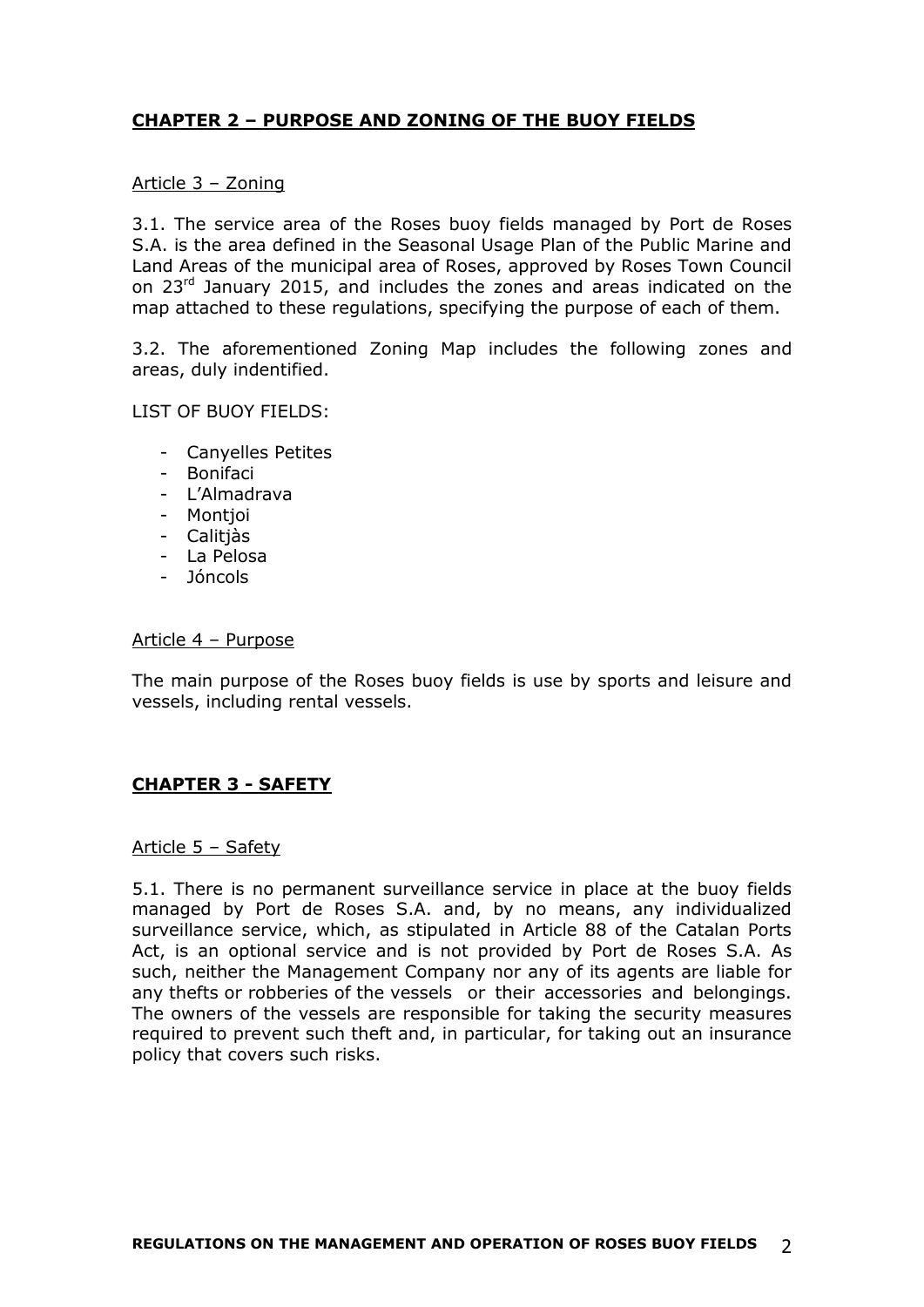# **CHAPTER 4 – GENERAL RESPONSIBILITIES.**

## Article 6 – Responsibilities of the Management Company

6.1. In terms of the port users and the owners of any usage right, the Management Company is only liable for acts that are directly attributable to it or staff in its service, in accordance with current legislation.

6.2. In terms of the Authorities, the Management Company shall bear the liabilities stipulated in the Catalan Ports Act and Port Police Regulations, Law 14/2014 on Maritime Navigation, Resolution 4091 of 22<sup>nd</sup> March of the Palamós Port Administration regarding Instructions for Navigation in the Maritime Waters of the Province of Girona.

## Article 7 – Liabilities for damages in the public domain.

In accordance with Article 112 of the Catalan Ports Act, and Article 17 of the Port Police Regulations, whoever causes damages in the public domain through their actions or omissions shall be liable for replacing the damaged items or returning them to their former condition, with compensation for damages and losses incurred and, if applicable, for any corresponding fines.

Article 8 – Liabilities for damages caused to the goods and rights of the Management Company and any other private property.

8.1. The owner of the usage rights for buoys, and any third parties, shall be liable, in accordance with private law, for any damages and losses that they may cause through their actions or omissions to the goods and rights of the Management Company or the private property of third parties.

8.2. The owner of the usage rights for buoys, and any third parties, shall be considered guilty of negligence when their conduct has breached legal or regulatory precepts and/or orders and instructions of the Port Administration.

8.3. The Management Company may proceed with the reparation of the damages caused, with the party responsible being liable for all costs involved.

### Article 9 – Liabilities for damages caused to public services.

Without prejudice to the penalties and liabilities indicated in the previous articles in these regulations, third parties and users of the port's services and/or facilities who, through their actions or omissions, responsibility or negligence, impair the provision of any services, they will be liable for compensation for all of the damages and losses incurred by the Management Company or the users of the affected service.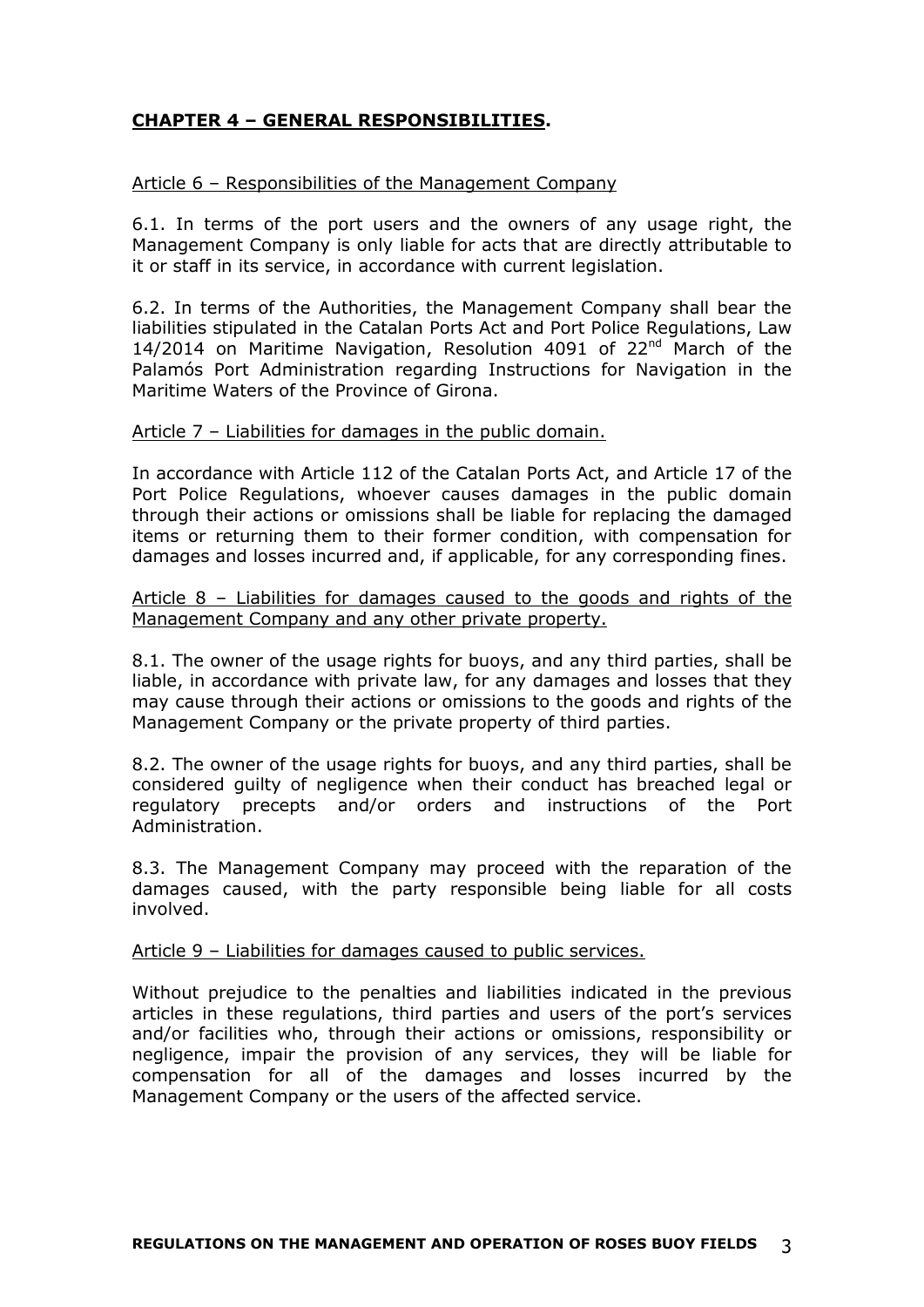9.1. The Port Administration and, as applicable, the crew of vessels, may demand to see proof of valid insurance coverage from the aforementioned people at any time.

Article 10 – Liability.

The owner of vessels and other property located within the buoy fields and the owners of usage rights are liable to Port de Roses S.A. for all financial obligations contracted with the company and for any damages and losses caused by anybody (users, skippers, crew members, drivers, employees, renters, etc.) that uses the vessels, buoys, vehicles or any other facilities that they own.

## Article 11 – Obligation of the Port Administration to report information and process claims

The Port Director is under obligation to report all incidents to the Port Authority in relation to the protection and maintenance of the port's assets and service provision. To this end, the Port Director must report any claims that may be required and process the claims lodged by third parties.

Article 12 – Procedure for claiming and determining liabilities to the Concessionaire or Management Company.

Any third parties and users who, as the result of the operation of the public service, incur damages to their assets or interests that are directly attributable to the Management Company, they must first notify the Company of their claim and, if the Company does not respond to the claim within 30 calendar days, the claimant can take any legal action that they consider appropriate.

## Article 13 – Notifications.

13.1. For all intents and purposes, all notifications and requests will be sent to the address and/or e-mail address that the interested party indicated when contracting a service. Changes of address and/or e-mail address will only take effect when notification of the changes is received in writing and receipt has been confirmed by the Port Administration.

13.2. If the interested party no longer uses this address and/or e-mail address, or cannot be located, being deemed as such on return of the written notification by the postal service, the notification shall take full effect when posted for a period fifteen days on the notice board of the Port offices.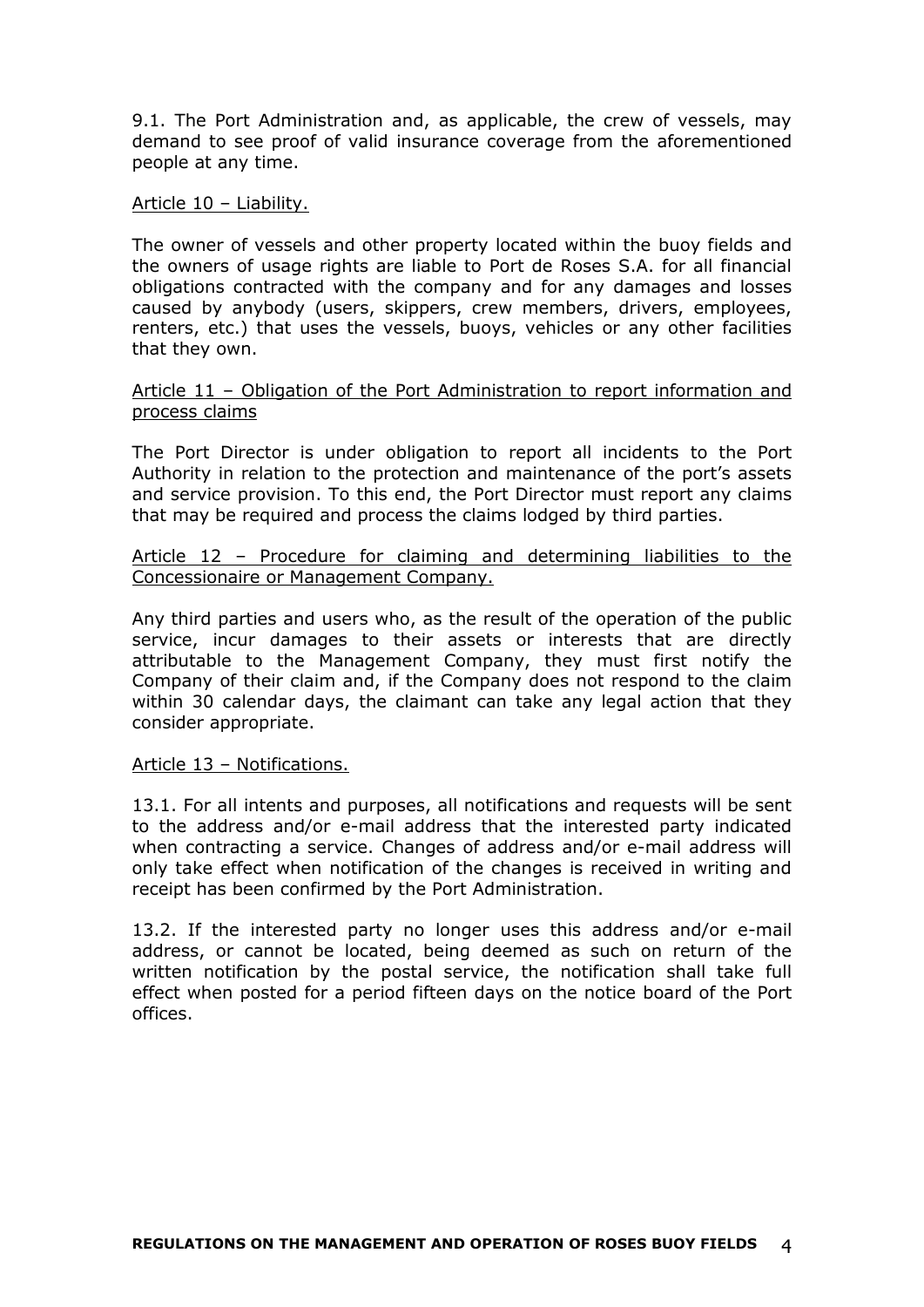# **CHAPTER 5 – BUOY MOORAGE**

# *Section 1 – Common regulations for all people mooring on buoys.*

## Article 14 – Maintenance and safety of boats

14.1. Boats must only be moored on the assigned buoys and always in an appropriate way to prevent damage to the facilities or other vessels, placing the necessary fenders, if required.

Boats may only moor on buoys that correspond to their length and beam, or larger. The dimensions of the vessel shall be taken to be those indicated in the boat's documentation. In all cases, Port de Roses S.A. and its authorized representatives decide on the appropriate use of each buoy based on the maintenance and safety of the boats and the facilities.

It is the vessel owner's responsibility to equip the vessel with all of the equipment required to moor to the buoy. Both the mooring periods and the manoeuvres are the responsibility of the vessel's skipper.

14.2. All boats moored to a buoy must be kept in good condition in terms of maintenance, appearance, buoyancy and safety.

14.3. If the Port de Roses staff responsible observe that a boat does not meet these conditions, they will notify the owner or person responsible for the vessel and give them a period of 20 calendar days to rectify the indicated shortcomings or remove the boat the buoy.

In the event that, at the end of the indicated period, the situation has not been rectified, or if the vessel is in danger of sinking or causing damage to other vessels or the mooring facilities, on the decision of the Port Director or Harbour Master, the necessary measures will be taken to prevent potential damages and the vessel owner will be liable for all costs involved.

In such circumstances, the Port Administration is also authorized to remove or ground the vessel, or leave it on dry land, without prior warning.

In any case, the cost of removing the vessel from the water, refloating it, or removing the obstructions and any other measure required as a result of the actions taken will be the responsibility of the vessel owner, and payment can be demanded in accordance with the applicable legislation.

## Article 15 – Changing the vessels' buoys

For the smooth operation of the buoy fields as a whole, the Port Administration reserves the right to proceed to change which buoy is assigned to a vessel at any time.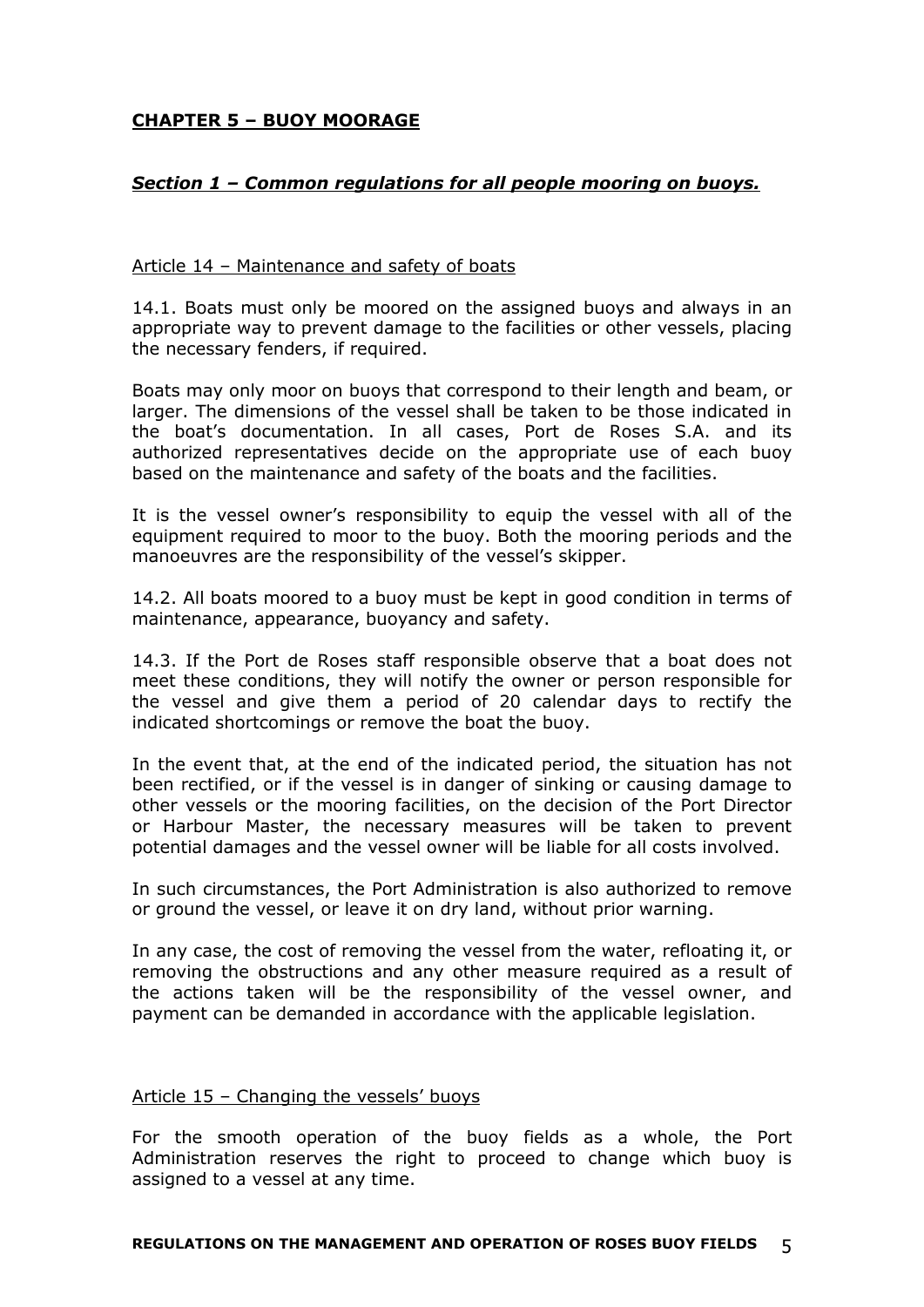To do so, they must give the appropriate instructions to the crew. If the crew cannot be located, the Director may order their staff to proceed with the operation directly.

Changing buoy does not give any right for compensation, nor is the Port administration liable for any costs incurred by the vessel owner or the owner of the right of usage.

### Article 16 – Prohibitions

As well as the prohibitions established at a general level by the International Regulations for Preventing Collisions at Sea, the mooring users are also prohibited from doing the following:

16.1. Water skiing, bathing or swimming in the buoy fields, channels and sea accesses to beaches. However, the entry of motorized vessels may be authorized at the permitted speed for access beaches.

16.2. Throwing refuse, rubbish, liquid waste, paper, fruit peel, nutshells or materials of any kind, whether or not it is considered to be a pollutant, either on the land or in the water, except from in the allocated waste collection zone. Waste must be deposited in the containers allocated for this purpose on the ports or beaches, in sealed bags at all times.

Infringement of this regulation, which particularly affects the hygiene and health standards of the bays, shall entitle the Port administration to lodge the appropriate report with the competent authority. A recurring breach of this regulation shall entitle the Management Company to ban the party in breach from accessing the mooring site.

16.3. The use of megaphone music equipment by individuals when the sound causes a disturbance in the buoy fields.

16.4. Carrying inflammable, explosive or hazardous materials aboard except the regulation distress flares, full reserves and gas tanks required for provisions on board.

16.5. Carrying out work or activities aboard the boat that cause or may cause a disturbance or hazard to other users. In such cases, any works or activities must be suspended at the written request of the Port Administration, or rescheduled to within the stipulated timetable.

16.6. Leaving the motor running of a boat moored to a buoy.

16.7. Leaving the halyard loose so that it hits against the mast.

16.8. Using anchors in the buoy fields, channels or sea accesses, except in cases of emergency.

16.9. Sailing vessels faster than three knots within the buoy field.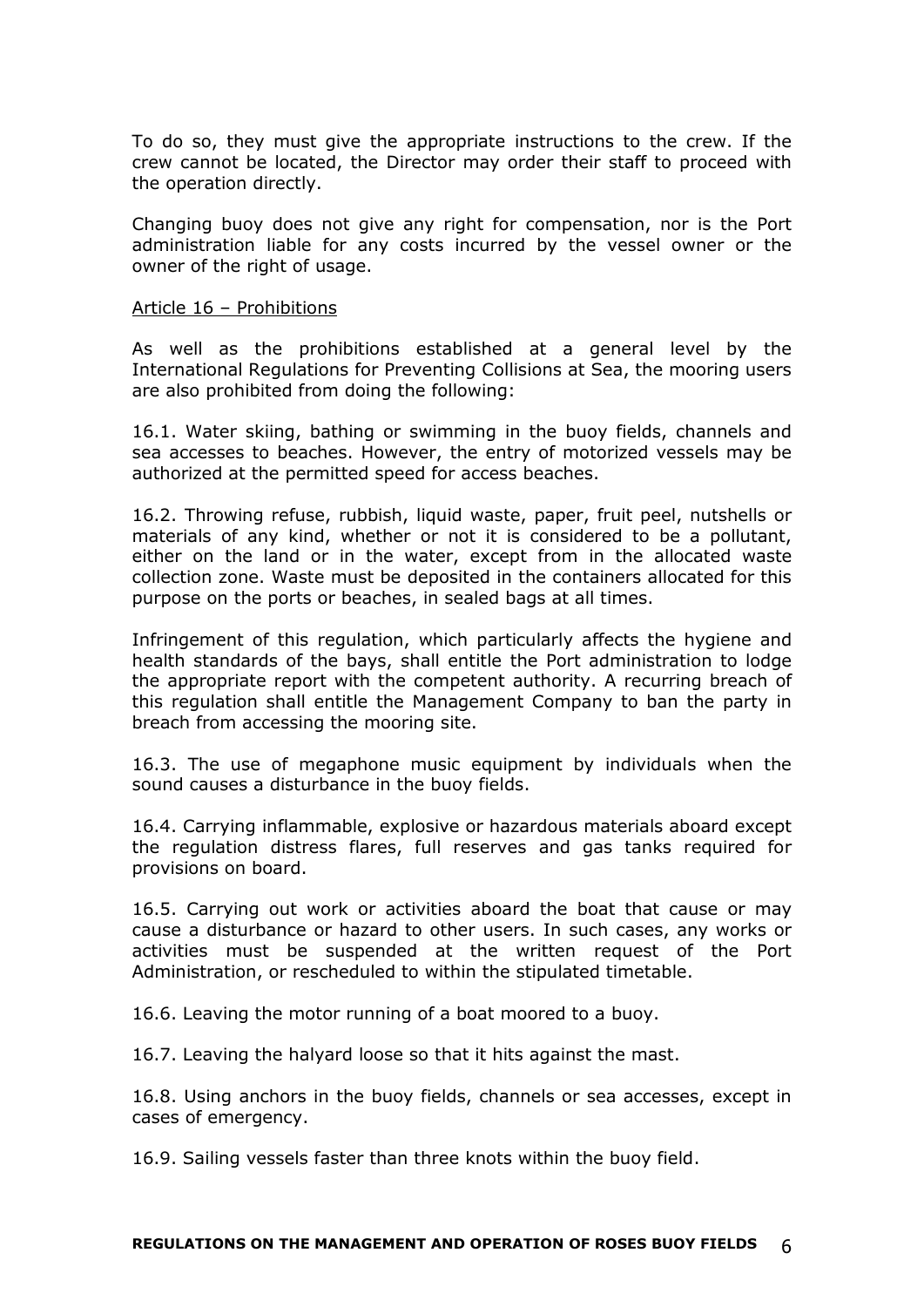16.10. Sailing boats with sails up within the buoy field, except in cases of motor breakdown.

16.11. Vessels of over 8 meters in length may not stay overnight at the beaches of la Almadrava, Bonifaci and Canyelles

### Article 17 – Obligations of buoy users

As well as all of the general obligations established in these regulations, all buoy users, whether in transit or entitled to seasonal usage, are under obligation to do the following:

17.1. Obey any order or instruction from the Port Administration and/or Harbour Master or their staff.

17.2. Respect the facilities, whether they are for public or private use.

17.3. Accept joint liability with the owner of the usage right for the buoy, the vessel owner and, as applicable, the skipper, for any damage caused, being liable for all costs involved in the repair and any compensation required.

17.4. Act with due diligence with respect to the use of the buoy and other facilities, ensuring that they are kept in good condition in terms of maintenance and usage.

17.5. May payment of the necessary fees, tariffs and instalments, in accordance with the provisions of Section Three of these regulations.

Payment of the aforementioned fees, tariffs and instalments is the responsibility of the vessel and its owner, skipper, owner of the usage right and, if applicable, the user.

17.6. Having the civil liability, personal and boat insurance required under current legislation.

17.7. Comply at all times with the maritime safety regulations approved by the competent authority in each case, taking the measure required in this respect to ensure compliance with the corresponding regulations within the stipulated time period.

17.8. Notify the Port Administration of any periods longer than three days during which their vessel will be away from the buoy field, so that the Management Company can make the buoy available to vessels in transit*.*

# *Section 3 – Buoys for use by vessels in transit.*

Article 18 – Buoys for use by vessels in transit.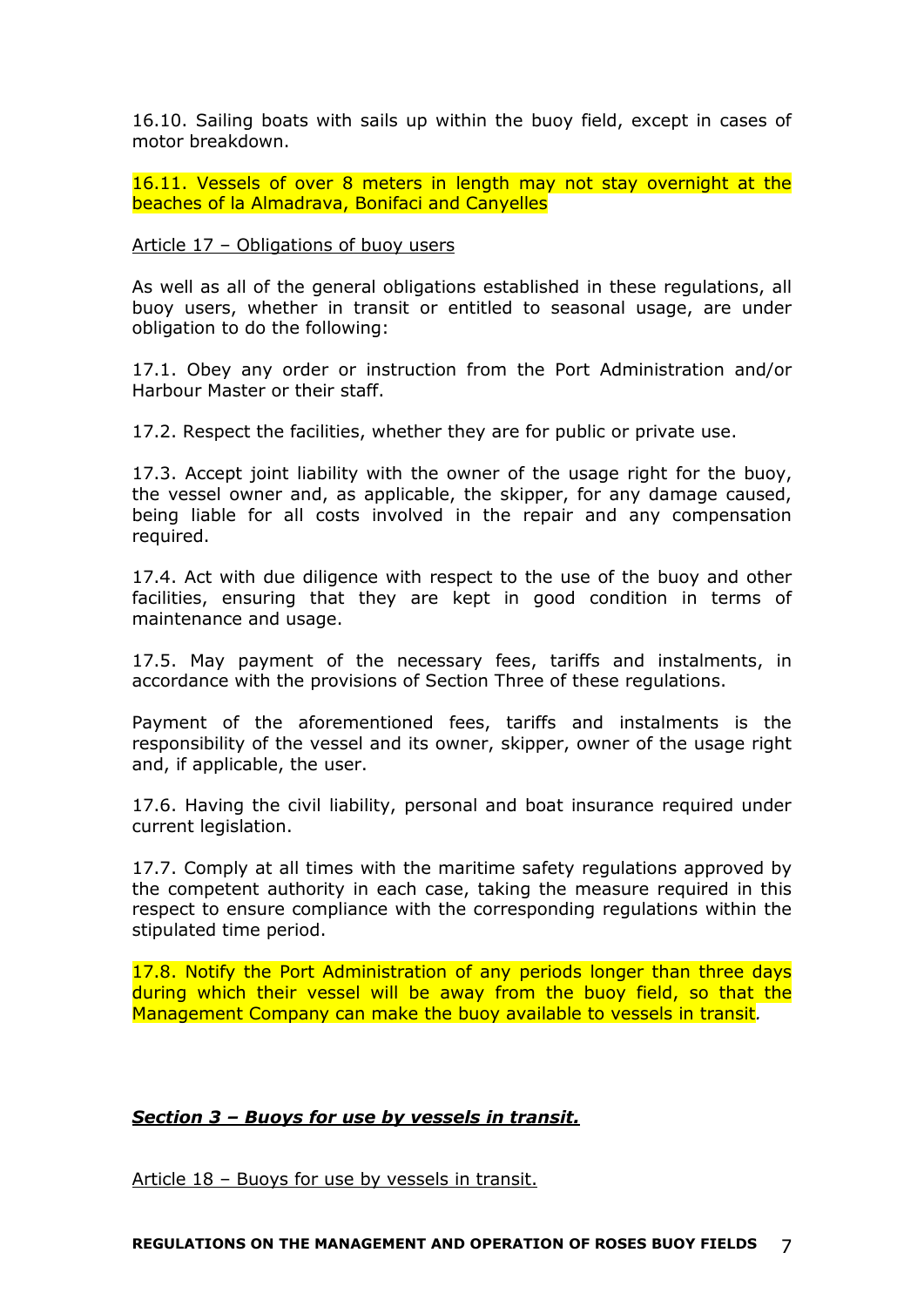18.1. The concessionaire will reserve a number of buoys equivalent to 10 percent of the total number of buoys for use by vessels in transit.

18.2. The maximum stay permitted by vessels in transit is 36 hours in the same bay. After this time limit, they must leave the buoy.

### Article 19 – Requesting services.

19.1. For accessing, docking and leaving the mooring fields for vessels in transit, a request must be made to the port through any of the established channels (fax, internet, telephone, VHF, channel 9 or in person at the waiting dock), indicating the services that they wish to use. Once in the buoy field, requests for services must be made in the following way:

a) The skipper shall provisionally moor to a free buoy or where they are told to do so. Alternatively, if they have prior authorization and they know where it is, they can moor directly on the buoy they have reserved.

b) At the request of the Port staff, the skipper or owner must identify themselves and request the service, indicating the characteristics of their boat, the duration of their stay and any other information that may be required. They shall be informed of the applicable regulations, current fees and the maximum permitted duration of their stay. They must then sign the corresponding request form, which is a binding service contract for both parties.

c) The Port Administration or its agents may request a reasonable security deposit or surety to cover the cost of the services requested. Such deposits must be lodged before occupying the buoy that is assigned or before using the desired service.

d) In addition, the Port Administration or its agents may inspect the state of the vessel and, in particular, all aspects of environmental preventive measures stipulated in these regulations, before granting authorization for mooring or at any time during the vessel's stay on the buoy field, and they may refuse or suspend the service and demand the immediate removal of the vessel form the waters of the buoy field, in the event that they do not comply with the relevant provisions and regulations.

## Article 20 – Ferry service.

20.1. The ferry service consists of transporting 2 people (skipper and companion) between the vessels and the land and vice versa, within the timetable set by the Management Company.

Timetable: preferably from 08:00 'til 10:00 and from 18:00 'til 20:00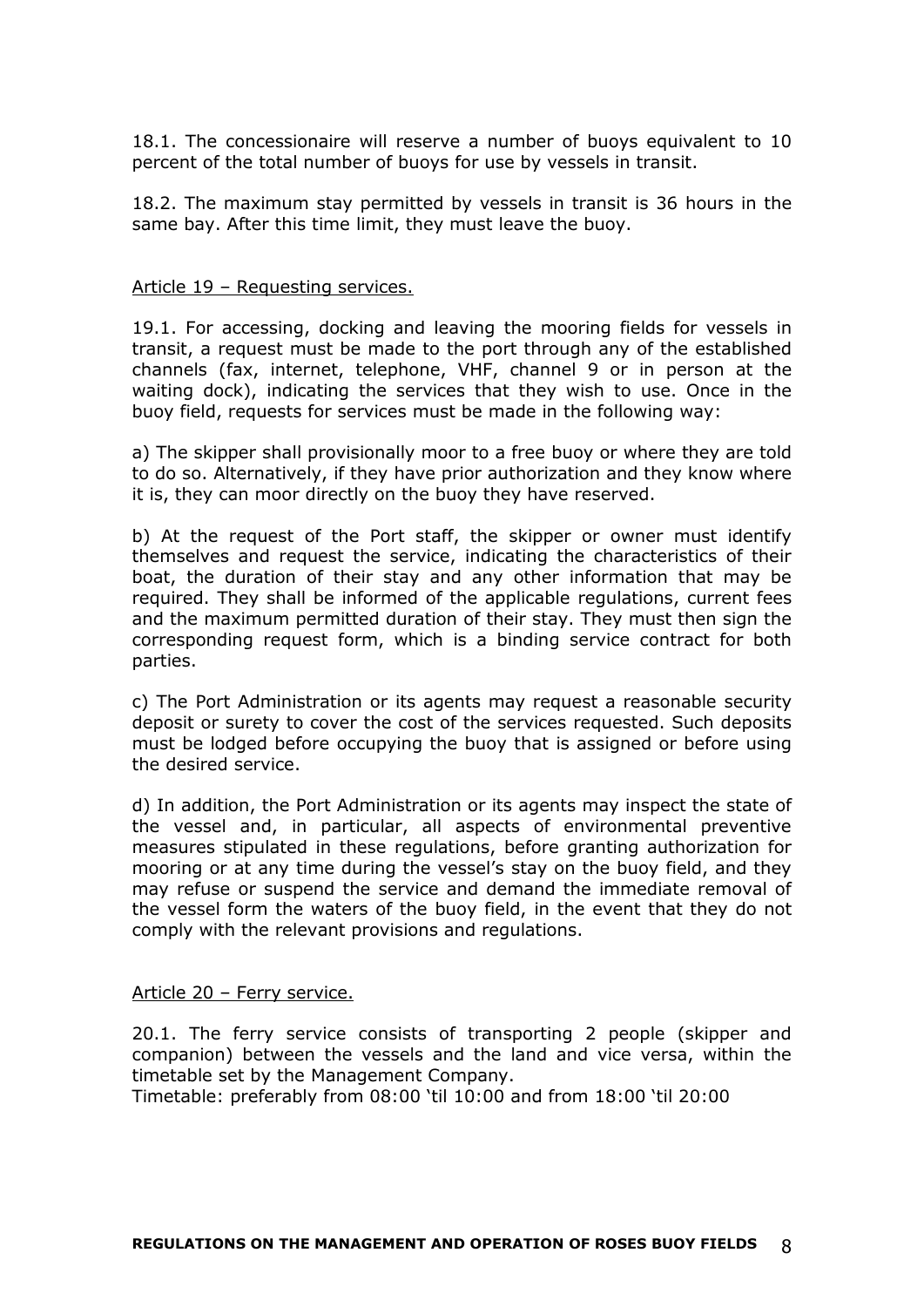In the case of all other passengers and/or crew members on a boat that use the ferry service, payment may be required for this service, in line with the tariffs set by the company providing the service.

20.2. The ferry service can be requested by radio on the channel specified for each bay, or by telephone to the number that is also indicated for each bay. In any event, it is also possible to contact Port de Roses S.A. directly and you will be given the channel/telephone number assigned for the service for each bay or beach.

20.3. Children under 16 years of age must be accompanied by a responsible adult.

20.4. The service cannot be used by unaccompanied animals. Animals must be accompanied by their owner and must be dry and wearing a lead and muzzle.

# **SECTION TWO**

# **ENVIRONMENT**

Article 21 – Environmental Policy of Port de Roses S.A.

In the buoy field facilities, Roses Town Council and Port de Roses S.A. have taken the necessary environmental measures to ensure sustainability and respect for the environment. Both in the case of the buoy fields located on town beaches and those located within the Cap de Creus National Park, special care must be taken to protect the environment.

Within the framework of its environmental policy, Port de Roses S.A. will particularly strive to achieve the following objectives:

1. Ensuring compliance with the current environmental legislation at all times and apply this legislation when planning environmental initiatives ad using port equipment and services, taking into account the regulatory trends, particularly in areas in which there is no legislation currently applicable.

2. Regular and systematic revision of the operations to evaluate them and set new specific and quantifiable objectives that lead to continuous improvement in terms of prevention and the fight against pollution, and respect for the environment.

3. Identifying, defining and minimizing impacts using a management system adapted to the Port's environmental needs and the best possible technology.

4. Applying the principle of prevention in the planning and decision assessment stage, particularly when granting ownership of usage rights, issuing permits for work to be done and selecting suppliers.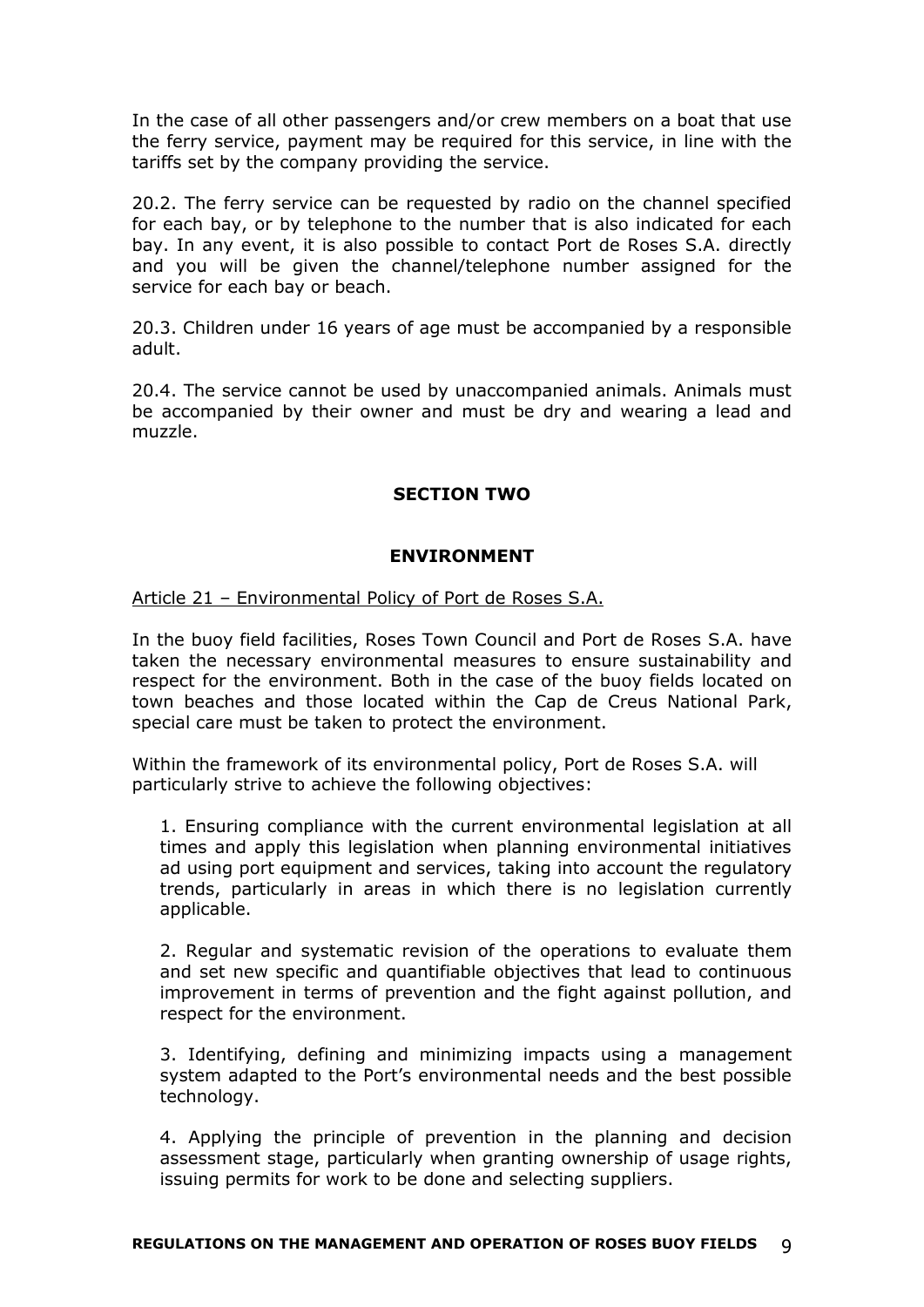5. Identifying the appropriate preventive and protective measures.

6. Application of the principle that whoever pollutes, pays. In the event of negligence, the appropriate reports will be submitted to the competent authorities.

7. Implementing procedures and initiatives to raise awareness of environmental matters among users.

8. Notifying all staff of this policy and counting on their commitment to achieve these objectives.

9. Cooperation with the various authorities, NGOs, public and private organizations dedicated to research into more global solutions for environmental problems.

### Article 22 – Use and activities

22.1. The use of the public maritime domain that comprises the Roses buoy fields and the activities carried out within its facilities must be conducted accordance with the environmental regulations stipulated by the International Convention for the Prevention of Pollution from Ships, MARPOL 73-78, the Port Act and regulations that enact it, the Noise Pollution Act, the Seasonal Usage Plan of Public Marine and Land Areas of the Roses Town Council, these regulations and all other sector regulations.

These regulations apply fully to the owners of usage rights, users in general and third parties, who are subject to the environmental regulations.

### Article 23 – Preventive Measures

### 23.1. General Preventive Measures

The Roses Marina provides a selective waste collection service for mineral oils and hydrocarbons in hermetically sealed containers, and other special waste: lead batteries, paints and solvents, metal anodes and oil filters.

There are two places provided for the collection of greywater from boats, so that they can empty their tanks.

Different types of container are also provided (glass, paper, cardboard, organic waste and batteries) to facilitate recycling and recovery of waste collected at the port.

To reduce the need for mooring and anchoring operations for vessels and to protect benthonic organisms, the port os equipped with a deadman mooring system, some of which are ecological.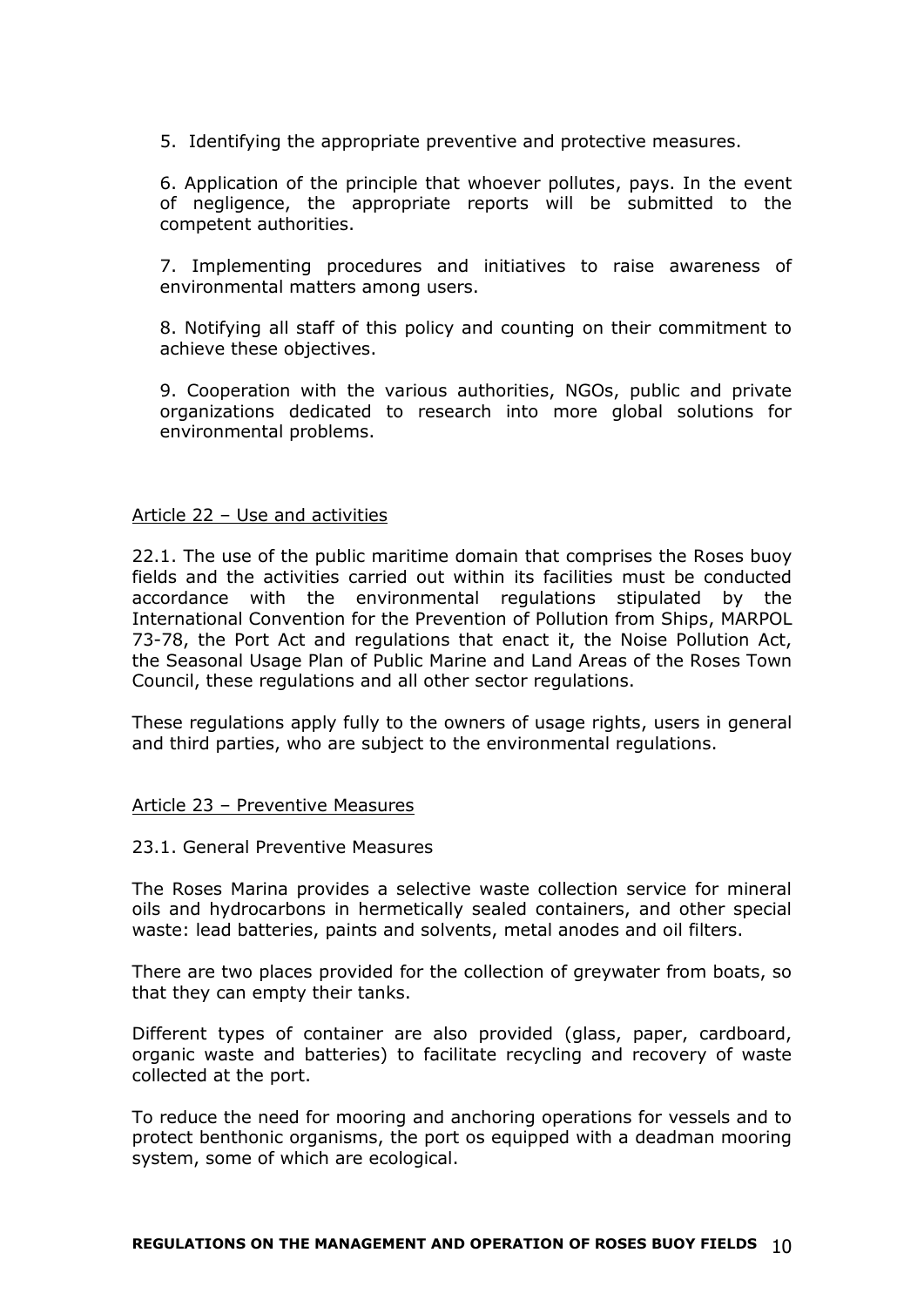## 23.2. Especial preventive measures for vessels

All vessels that moor to the buoys must be fitted with the corresponding filters and security equipment for discharging wastewaters to the sea and from the bilge. The port staff is authorized to seal any outlet or installation found on vessels for direct discharge into the sea, and to refuse to let the vessels that do not comply with these preventive measures stay on the buoy field.

### Article 24 – Protection of the environment and seawater quality

24.1. It is not permitted to discharge the following materials into the waters at the mooring site or any unauthorized place: oils, hydrocarbons, material in suspension, plastic or any other pollutant material or product, including dirt, rubbish, fishing remains and rubble, or any residue resulting from cleaning the bilge of the boats.

24.2. At their own cost, the user of the mooring facilities has to take the corrective and protective measures required with respect to the environment, and apply the environmental monitoring programme stipulated in the conditions of their deeds, these regulations and any other applicable legislation. Furthermore, they are under obligation to provide any information requested by the competent authorities.

24.3. In the event of non-compliance with the aforementioned environmental regulations and those specifically stipulated in these regulations, the Port Administration may order the immediate suspension of the service and/or activity and, as well as any penalties that may apply, it will demand that the party in breach pays for the repair of any damages incurred and the corresponding compensation. If the party in question does not do so, the Management Company shall proceed with the subsidiary enforcement, with the party in breach being liable for all costs involved.

## **SECTION THREE**

## **FINANCIAL REGIME**

# **CHAPTER ONE – FINANCIAL CONSIDERATION.**

Article 25 – Accreditation of fees.

The use of a buoy mooring service shall entitle the Management Company to receive the corresponding fees.